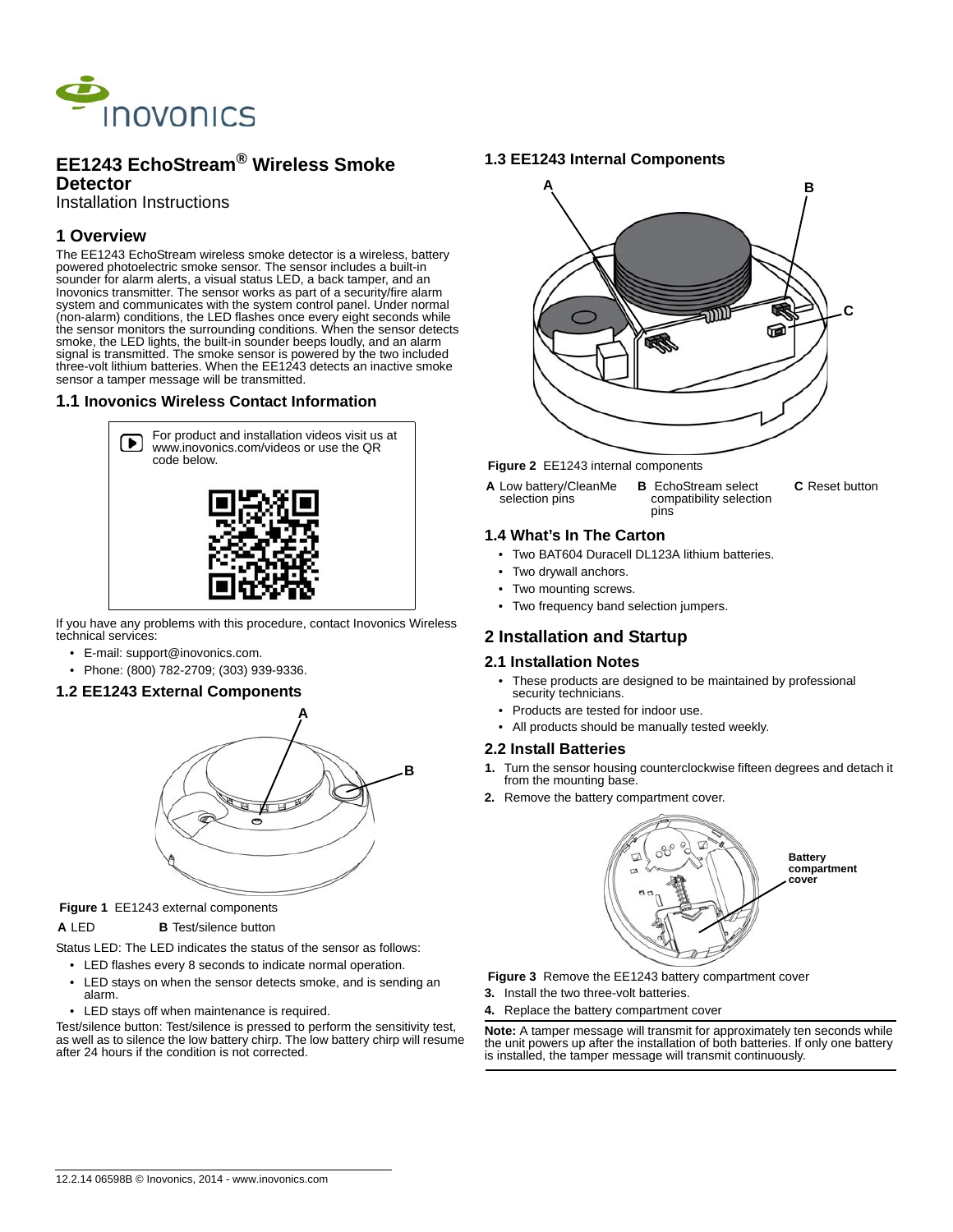## **2.3 Open the Housing**

**5.** Using a small screwdriver to press the sensor cap's release tab, apply downward pressure and turn the cap about one inch counter-clockwise to remove the cap..



#### **Figure 4** Remove the sensor cap

**6.** Place both thumbs on either side of the optical chamber and push down to detach the sensor housing.



 **Figure 5** Push down on the optical chamber

## **2.4 Enable EchoStream Select**

To meet ETSI requirements, Inovonics has developed a new line of EE 868MHz-only products. These new 868MHz-only products are compatible with older systems that include EchoStream select products. If you are using any ES products in your current system, you will need to enable EchoStream select compatibility on this new 868MHz-only product; if you are not using any EchoStream select products, skip to section 2.5, "Set CleanMe®/Low Battery Reporting".

To enable compatibility with ES products:

**7.** Place a selection jumper on the EchoStream select compatibility selection pins.



 **Figure 6** Place a jumper on the ES pins

# **2.5 Set CleanMe®/Low Battery Reporting**

At the factory, the jumper on the low battery/CleanMe selection pins is installed at the Low Bat position. This combines the low battery signal with a signal indicating the detector needs cleaning, reporting either condition as a low battery. If you want to use this combined condition indication, skip to 2.6, "Register the EE1243".

If multiple indication is desired so that the low battery and CleanMe are reported as separate conditions, enable wireless reporting of the CleanMe status.

**8.** To enable CleanMe reporting as a separate condition, move the jumper on the Low Bat/Clean selection pins to the Clean position.





**Note:** Low battery/CleanMe messages are suppressed when an alarm is being transmitted.

**Note:** Even if CleanMe notification is disabled, the sensitivity test will still indicate sensor condition.

## **2.6 Register the EE1243**

The EE1243 must be registered to function in your EchoStream system. Refer to your receiver, network coordinator or control panel manual for registration instructions. Inovonics Wireless recommends all EchoStream transmitters be supervised.

**9.** When prompted, press the EE1243 reset button to complete registration.

## **2.7 Mount the EE1243**

**10.** Replace the EN1243 housing.

- **11.** Replace the EN1243 sensor cap.
- **12.** Use the provided anchors and screws to mount the EE1243's mounting base, paying careful consideration to the following best practices:

**Caution:** Regulations pertaining to smoke sensor installations vary. For more information, contact your local fire department or local authority having jurisdiction.

- Install a minimum of two smoke sensors in any household.
- Put a smoke sensor in the hallway outside of every bedroom area.
- Put a smoke sensor on every level of a multi-level residence.
- In rooms with sloped ceilings, install smoke sensors 0.9m (3 feet) measured down from the highest point of the ceiling.
- Install basement sensors on the ceiling as close to the center of the room as possible. If this is not practical, install on the ceiling no closer than 10cm (4 inches) from any wall or corner.
- If ceiling mounting is not practical, install on an inside wall between 10 an 15cm (4 and 6 inches) from the ceiling.
- Put smoke sensors at both ends of a bedroom hallway if the hallway is more than 9m (30 feet) long. Large rooms over 84 square meters (900 square feet) require more than a single sensor.
- Areas with rough ceilings or short, transom-type walls coming down from the ceiling require additional smoke sensors.
- Install second-floor smoke sensors on the ceiling at the top of the firstto-second floor stairwell. Be sure that no door or other obstruction blocks the path of smoke to the sensor.

Do not locate sensors:

- To a drop ceiling tile; mount it to a metal runner.
- In or near areas such as kitchens or garages, where smoke or vehicle exhausts normally occur (protect these areas with heat-detection devices, not with smoke sensors); near furnaces, hot water heaters, or gas space heaters.
- In damp or very humid areas, or next to bathrooms with showers. Install sensors at least 1.5m (5 feet) away from bathrooms.
- In very cold or very hot areas.
- In dusty, dirty, or insect infested areas.
- Near fresh air inlets or returns or excessively drafty areas. Air conditioners, heater, fans, and fresh air intakes and returns can drive smoke away from smoke sensors.